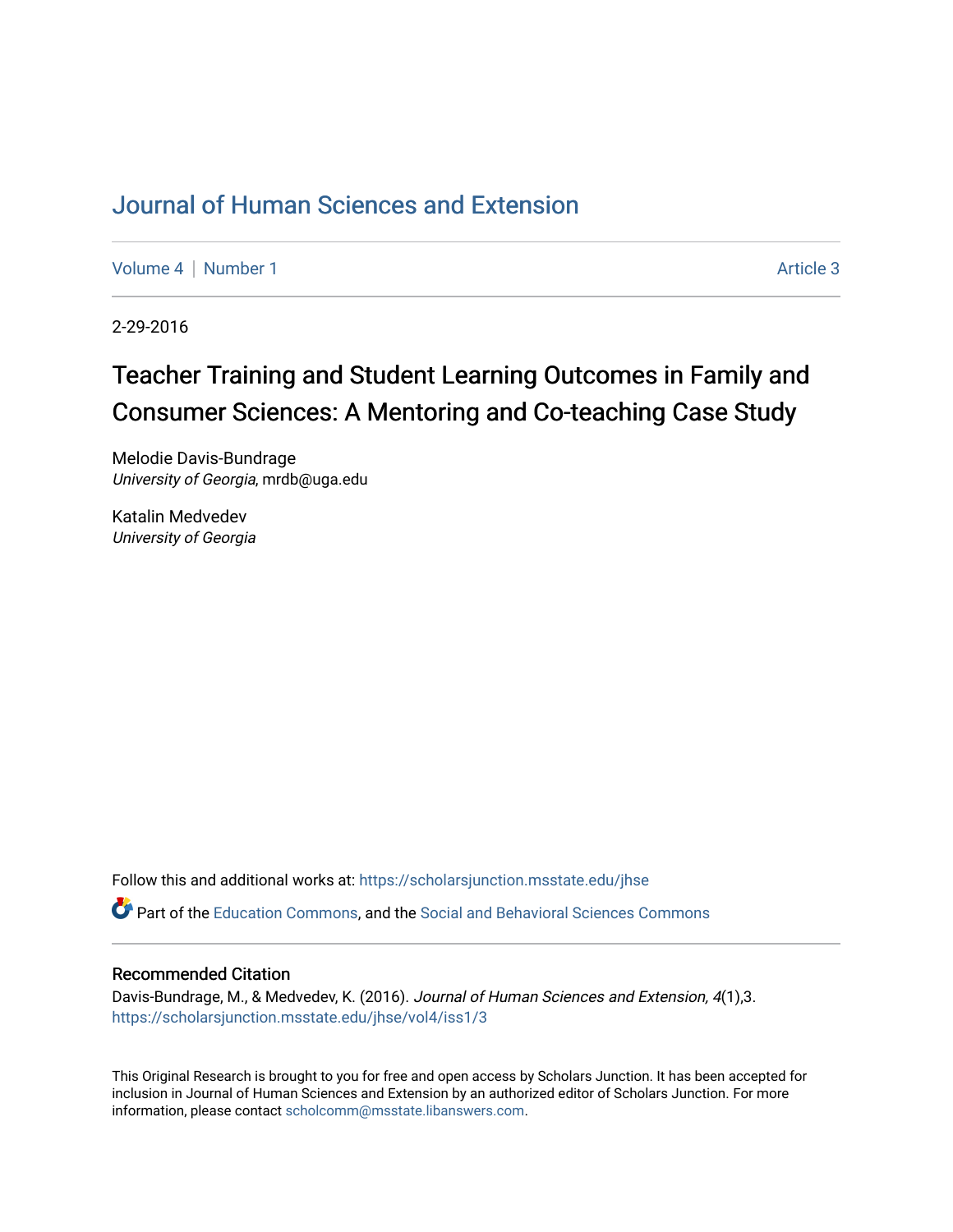## **Teacher Training and Student Learning Outcomes in Family and Consumer Sciences: A Mentoring and Co-teaching Case Study**

**Melodie Davis-Bundrage Katalin Medvedev**  *University of Georgia*

*This qualitative study is a mentoring and co-teaching case study of a fashion merchandising course. It seeks to understand the impact of cross-disciplinary coteaching on student learning and instructor training by utilizing the Collaborative Responsive Educational Mentoring Model (CREMM). The course documented in the study was taught as a cross-disciplinary effort to incorporate career, business, technical, cultural, and theoretical information. It was found that a formalized mentoring program, coupled with a co-teaching experience involving a professor and a graduate student in Family and Consumer Sciences (FACS) can effectively enhance educational learning outcomes. The study exemplifies how educators in FACS may benefit from utilizing CREMM to structure cross-disciplinary courses, manage time, and apply different teaching methods to best serve student needs.* 

*Keywords:* case study, mentoring, co-teaching, Family and Consumer Sciences (FACS), fashion merchandising, graduate students, cross-disciplinary teaching, reflections

### **Introduction**

Mentoring and collaborative teaching experiences are vital to the success of future educators (Sachs, Fisher, & Cannon, 2011). Effective mentoring of graduate teaching assistants promotes the competence and development of future professors (Corbett  $\&$  Paquette, 2011). Combining rigorous standards for education with teaching collaboration between faculty and graduate students can enhance the quality of education of undergraduate and graduate students alike and improve faculty success (Devlin-Scherer & Sardone, 2013). Co-teaching is also a significant step in strengthening graduate student training and the profession in general. Co-teaching experiences are especially beneficial when students in the classroom are exposed to diverse fields of cross-disciplinary knowledge.

In what follows, the authors describe the implementation and outcomes of a mentoring and coteaching experience in fashion merchandising. The collaboration has revealed that the integration of fashion and cultural studies knowledge with business training and corporate work experiences is especially beneficial for the fashion merchandising field. Many students majoring

Direct correspondence to Melodie Davis-Bundrage at mrdb@uga.edu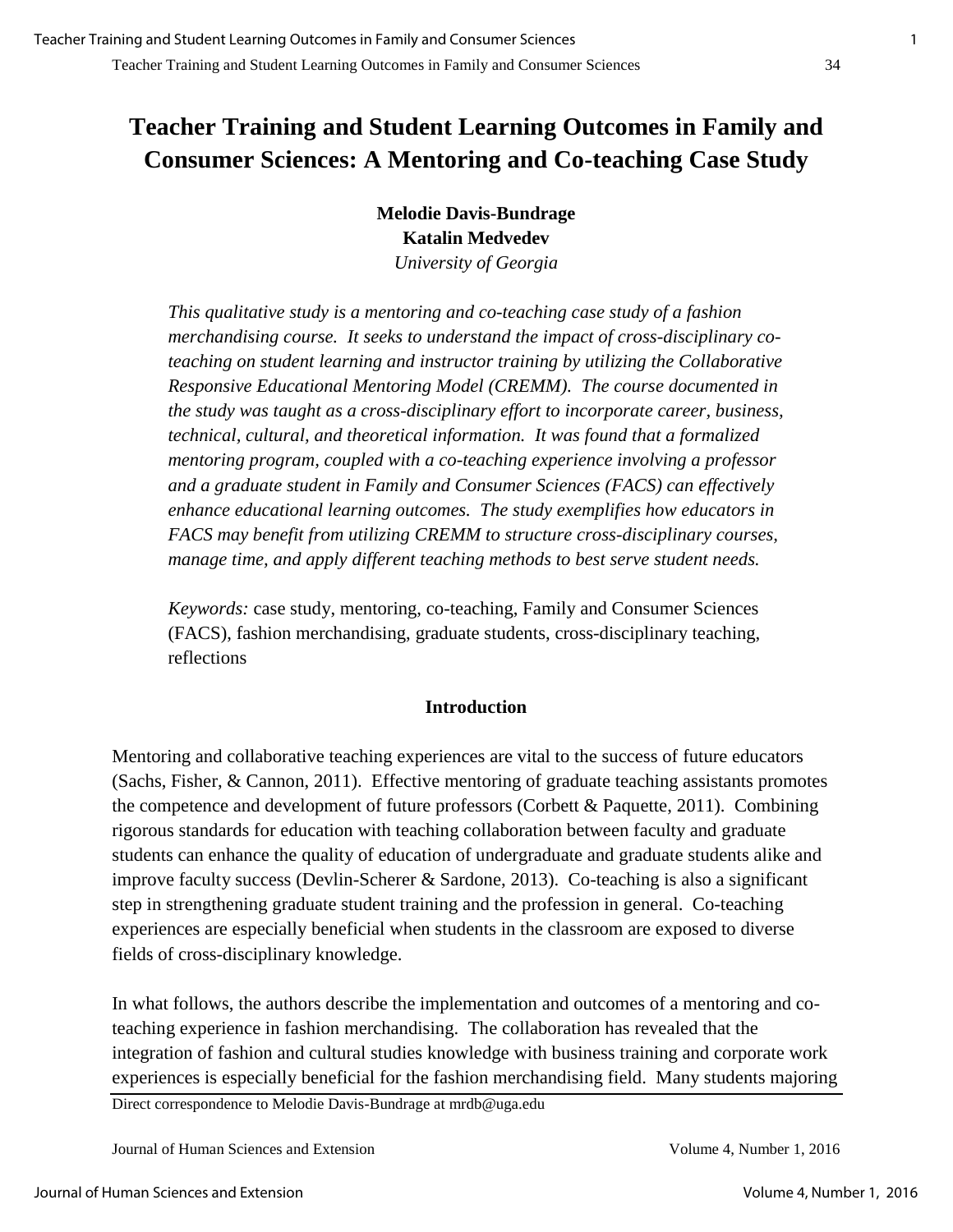or minoring in fashion merchandising seek to pursue careers in industry, entrepreneurship, and various auxiliary services, which require practical hands**-**on training along with diverse theoretical knowledge. Therefore, the authors' goal was to evaluate whether co-teaching through a formalized mentoring model that includes academic diversity (cross-disciplinary content) would benefit students and produce a helpful model.

An introductory fashion merchandising course was used for the experiment. The course is routinely taught by a senior faculty member without a teaching assistant and uses lectures as the main method for delivery of instruction. This specific course was chosen because of the broad and diverse knowledge fashion students need in a class that provides an overview of the fashion industry. In addition to increasing learning outcomes for students, the case study suggests that formal mentoring from experienced professors and co-teaching opportunities can better prepare graduate mentees for success in academia.

The self-study of the co-teaching experience of a professor mentoring a graduate student highlights instructor training success. The authors chose to analyze their experience through a case study because their focus was on a particular classroom setting in which students and researchers shared their experiences to produce a set of relevant findings gained through systematic data collection that included participant reflections, student evaluations, and analysis to support their claims (Feldman, 2003). A case study, as defined by Creswell (2009), is a strategy of inquiry that explores in-depth a program, activity, or process of one or more individuals. This case study was bounded by time (August 2012-December 2012) and place (a large university in the southeast). Although this study was conducted within the confines of a fashion merchandising course, it aims to promote formalized mentoring programs and coteaching opportunities that connect Family and Consumer Sciences (FACS) with business and other related disciplines. Settles, Sherif-Trask, Liprie, Madey, and Koivunen (2002) explain that the "applied nature of family science makes it a fertile ground for illustrating new techniques that encompass both practical and theoretical components in the classroom" (p. 403). Therefore, the authors took advantage of their diverse professional backgrounds and incorporated into the collaboration both practical activities and theoretical information to study if this impacted student learning.

### **Literature Review**

Mentoring and co-teaching are two models of collaboration. Both models can exist in educational settings either individually or in combination. Collaboration increases the likelihood of meeting the needs of students (Ferguson & Wilson, 2011). Traditionally, in higher education, instructors tend to collaborate on research, but teach by themselves (Ferguson & Wilson, 2011). However, in recent years, instructors have explored the benefits of collaborations in higher education teaching as well. This study defines collaboration as a process in which higher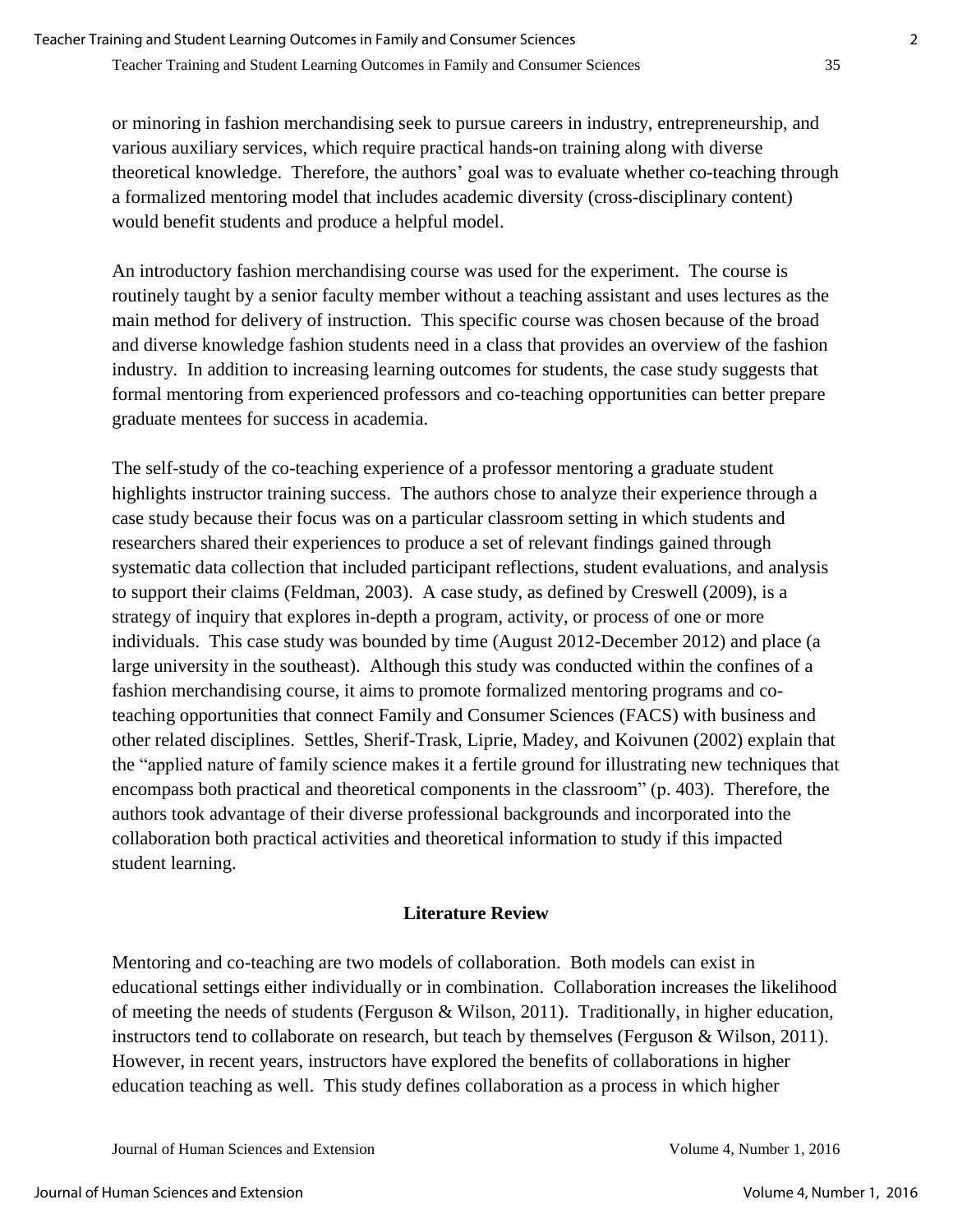education professionals on different levels of their career track work together towards common educational goals. Both co-teaching and mentoring were utilized in this study.

#### **Co-teaching**

Co-teaching is a common method of delivery of instruction and an effective technique to improve student learning in the classroom (Ferguson & Wilson, 2011). Co-teaching or collaborative teaching involves two or more teachers sharing the responsibility for delivering instruction to a group of learners (Chanmugam & Gerlach, 2013; Kariuki, 2013; Scruggs, Mastropieri, & McDuffie, 2007; Villa, Thousand, & Nevin, 2004). Although co-teaching is heavily researched in elementary and special education, the literature on co-teaching in higher education is limited (Chanmugam & Gerlach, 2013; Ferguson & Wilson, 2011; Kariuki, 2013). However, recently, Chanmugam and Gerlach (2013) have focused on the benefits of co-teaching in the development of future educators, while Wilson and Ferguson (2012) have studied coteaching as a model for pre-service teachers. In addition, Gillespie and Israetel (2008) investigated co-teaching in situations where instructors merge their diverse knowledge in their areas of specialization. The findings of these studies showed that students responded positively to co-teaching and that collaborating instructors learned a great deal from each other. However, the studies also documented students' and instructors' struggles with issues of power, authority, and shared responsibility for the course. For example, students of a co-taught course in the study conducted by Dugan and Letterman (2008) expressed negative feelings in regards to course organization and communication with instructors, while the participating instructors expressed concern regarding the additional planning time required. At the same time, Dugan and Letterman's (2008) study also found that personal reflection was instrumental in improving the co-teaching experience and concluded that co-teaching was beneficial because it led to mastering new skills and facilitated collaborative learning.

Sachs et al. (2011) discuss the original models of co-teaching for large groups, developed by Friend and Cook in 2007. They found that there were three main types of higher education models utilized in large classes: One Teach/One Observe, One Teach/One Assist, and Team Teaching. The One Teach/One Observe model is the most often used and most passive model of teacher training. In the One Teach/One Assist model, one instructor manages the course instruction, while the other helps direct student attention or helps individual students. A benefit of the One Teach/One Assist model is that "each co-teacher can work from his/her own strengths as they showcase their personal insights to the class" (Vermette, Jones, & Jones, 2010, p. 53). Team Teaching, defined by Friend and Cook (2007), is the mutual engagement of both instructors with joint responsibility for delivering content to students (Sachs et al., 2011). Team Teaching offers the opportunity for one of the co-instructors to clarify information for students by using an instructional strategy that differs from the other instructor's style. For this study, the co-instructors chose to follow the Team Teaching model and utilized lecturing and active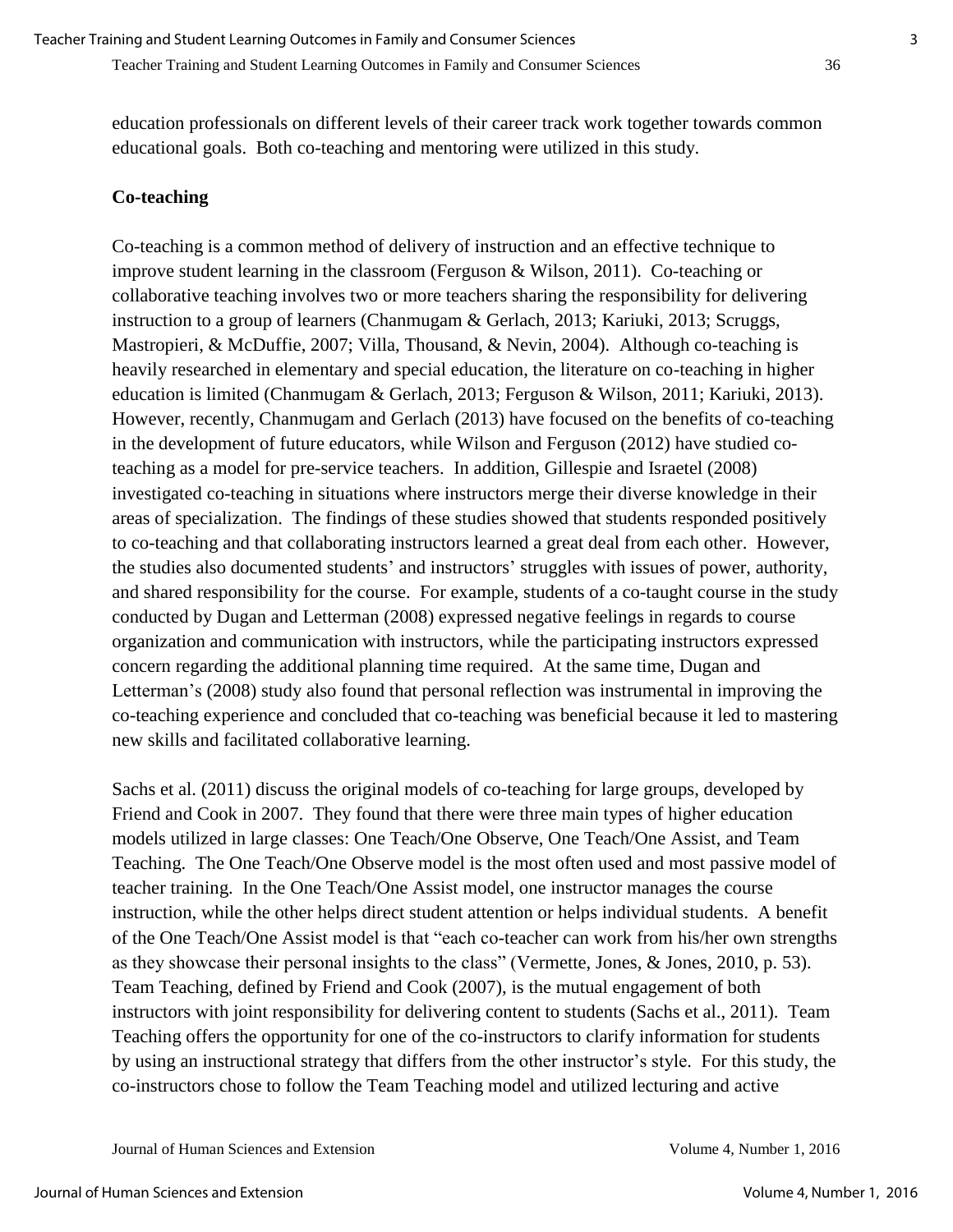learning methods of instruction. Lecturing is a form of teaching where the instructor verbally explains the course material to the students. In contrast, active learning engages students in thinking about the content through participation, peer tutoring, and group learning (McKeachie & Svinicki, 2006). Using active learning strategies in the classroom has been reported to result in higher-level student engagement with the material, more questions regarding course content, and students being drawn more deeply into the study of the material (McKeachie & Svinicki, 2006).

## **Mentoring**

Mentoring, defined by Mertz (2004), is a hierarchical, but supportive work relationship based on intent and level of involvement (Sachs et al., 2011). Mentoring graduate students is especially important as they learn to transition from industry or graduate student status to academia. Corbett and Paquette (2011) advocate for mentoring because "graduate student teachers report that they have received inadequate mentoring and formal observations which negates their ability to improve interactions with undergraduate students or stimulate their professional growth" (p. 288). They also argue that successful mentoring experiences will likely increase the number of faculty members willing to mentor others in the future, which helps the cycle continue (Corbett & Paquette, 2011).

The components of a formalized mentoring program include mentor training, the establishment of specific goals, time devoted solely to mentoring and regular feedback sessions, practicum or internship experiences, formal or informal courses or workshop participation, tracking and data collection to assess outcomes, and surveys of mentees post-mentorship (Vega, Yglesias, & Murray, 2010). This case study utilized all of the above elements.

## **Significance of the Study**

Teaching in collaborative settings increases graduate student (mentee) confidence in their abilities by having access to expertise and assistance from a more experienced co-teacher (Vermette et al., 2010). However, co-teaching and mentoring have been virtually unexplored in FACS literature, including fashion merchandising, where this study was conducted. In addition, "existing literature has not looked systematically at graduate student teachers as co-teachers with experienced faculty" (Henderson, 2010, p. 247) or how graduate student co-teachers have effectively enhanced student learning outcomes. Existing studies on co-teaching and mentoring have explored instructors of the same level teaching together (such as two doctoral students), coteaching in graduate programs or elementary schools, but not in large undergraduate classes. In addition, these studies addressed only collaborations that utilized disciplinary expertise considered atypical in FACS education and gathered data over a short period of time. Therefore,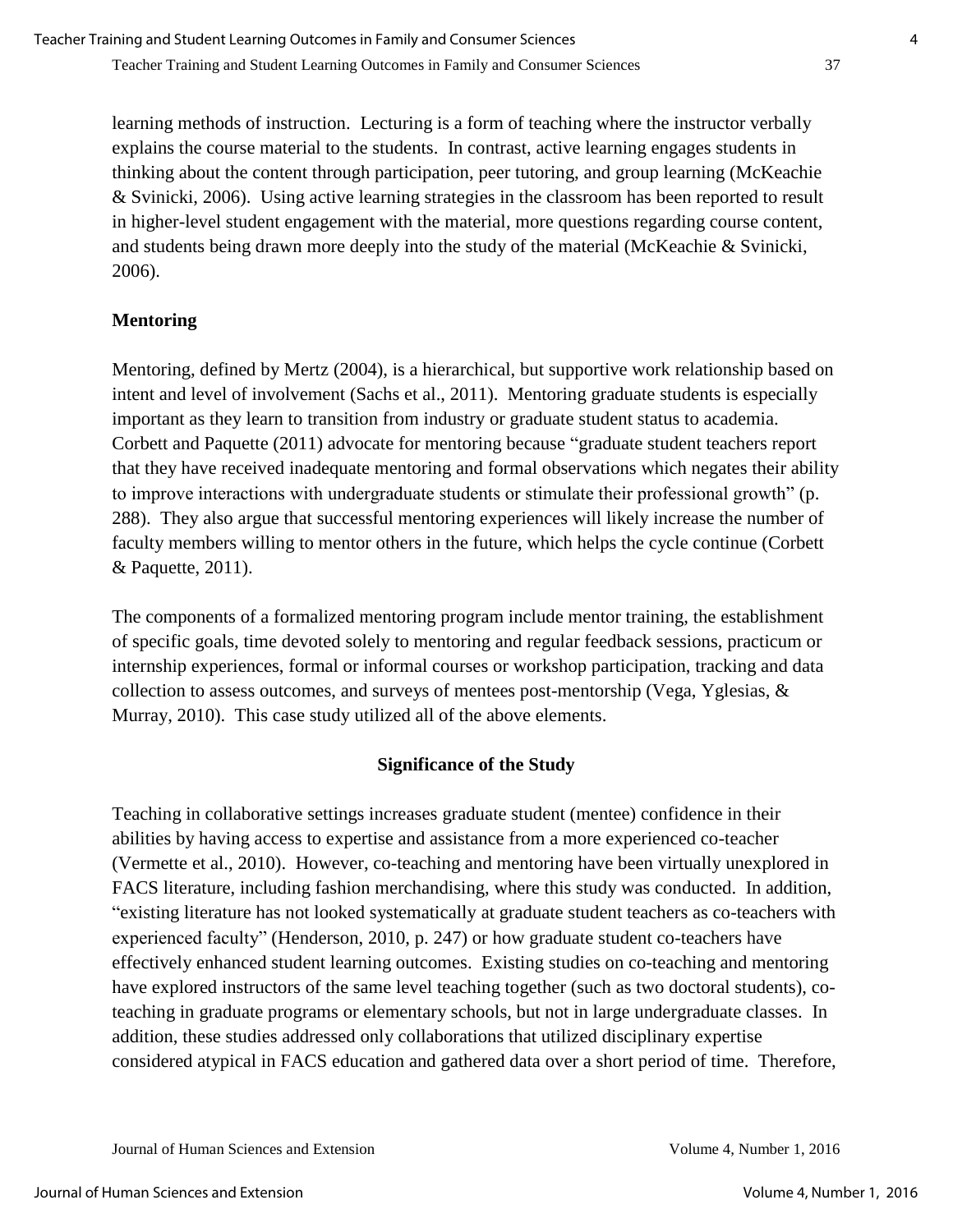this semester-long study that interrogates a cross-disciplinary co-teaching experience in fashion merchandising seeks to fill the void in the literature.

### **Conceptual Model**

Bryant-Shanklin and Brumage's (2011) Collaborative Responsive Education Mentoring Model (CREMM) was used to guide the study. CREMM is a systems theory model that posits changes in higher educational outcomes, including benefits to participating instructors and students, can be attained through faculty-to-student educator mentoring. CREMM is a recently- developed model that was adapted from Thousand and Villa's (1995) Managing Complex Change Model. The model advocates for a formalized mentoring model in universities and calls for a collaborative process of mentoring between faculty members and pre-service teacher candidates. CREMM has been especially recommended in situations when professional mentee scholars bring to the classroom nontraditional, nonresearch-related, or world, experiences. Bryant-Shanklin and Brumage (2011) summarize the essence of CREMM by stating: "Both faculty and teacher candidates can benefit from this model as they endeavor to complete research, teaching, and service activities [because] the model supports using the talents of both faculty mentors and mentees" (p. 49).

CREMM is recommended for use in higher education and includes three pillars: a mentor teacher/professor, a mentee scholar/student, and diverse academic knowledge base. The purpose of the collaboration is dedication to a common project or research. CREMM posits that growth or change in higher educational environment occurs when the three pillars are utilized in a formal mentoring process that incorporates feedback sessions.

The dynamics of CREMM include several perspectives of a successful mentoring relationship. First, the participants are expected to have a broad scope of knowledge. Second, all participants in the mentoring relationship are expected to grow from the experience. Third, faculty and mentee faculty, regardless of their position in academia, need to seek to expand their level of expertise in new content areas.

CREMM was originally developed to address the needs of faculty employed at teachingintensive universities to assist faculty to transition to a more research-focused environment. The authors of this study postulate that CREMM, proven to increase research productivity and success, can also increase mentee success in teaching through a combination of mentoring and co-teaching as long as the three pillars of the model stated above are utilized.

This study discusses an application of CREMM and reports the findings from data collected during a semester-long co-teaching and mentoring experience. The goals of the experience were: (1) Improvement of student learning outcomes through exposure to co-teaching utilizing a cross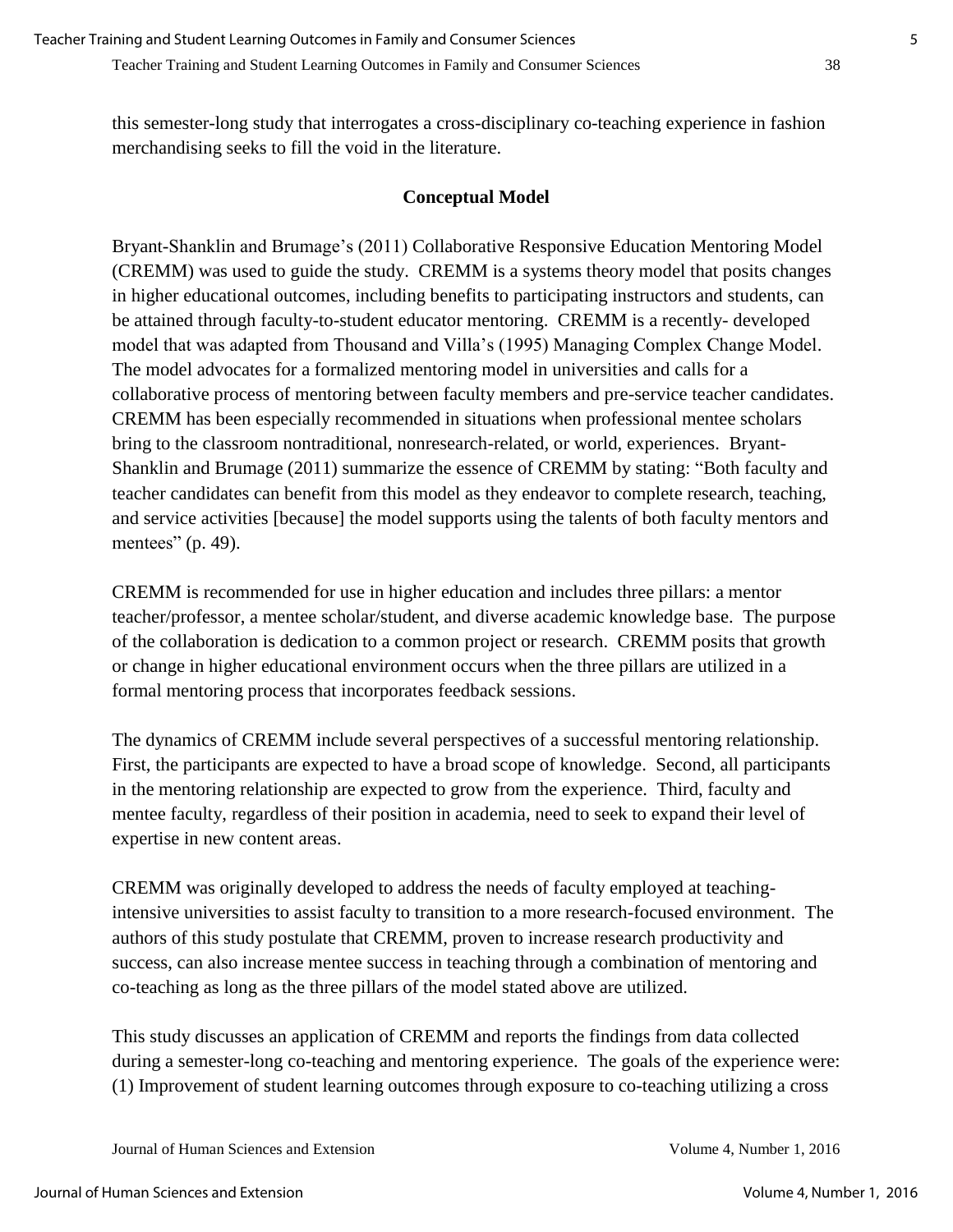disciplinary approach; (2) Career development and increased knowledge of mentee scholar and mentor faculty; and (3) Advocacy of formal mentoring programs, especially in FACS where practical knowledge and emphasis on teaching have always been valued.

### **Research Questions**

The following research questions framed the study:

- 1. Would a combined co-teaching and mentoring relationship structured to follow CREMM enhance learning outcomes of students?
- 2. Would a co-teaching and mentoring relationship structured to follow CREMM enhance the learning outcomes of both the mentor faculty and mentee scholar?
- 3. Can co-instructors (mentor and mentee) successfully plan course content, manage time, and resolve power and authority issues in a co-teaching and mentoring environment?
- 4. Would the co-instructors, based on the findings of the experiment, recommend advocating for formal mentoring programs in FACS?

### **Participants and Their Roles in Co-teaching**

The participants in this study included: (1) a class of 45 undergraduate students; (2) a graduate student mentee [from now on co-instructor 1]; and (3) a faculty mentor [from now on coinstructor 2]. The students were all undergraduate students (mainly sophomores and juniors) enrolled in an Introduction to Fashion Merchandising class. Co-instructor 1 is a doctoral candidate with concentration in International Merchandising in the College of Family and Consumer Sciences. She has many years of retail and business experience, in addition to an academic background in business. She is also enrolled in the Interdisciplinary Certificate for University Teaching program. Enrollment in this program is considered a strength of the study because the coursework prepared co-instructor 1 to incorporate active learning techniques and implement technology**-**driven tasks in the class. Her mentor, co-instructor 2, is a tenured Associate Professor and fashion scholar at the same university. Co-instructor 2 is an experienced teacher of the course and a former international teacher trainer with an extensive social/psychological and cultural studies background. The differences in educator expertise, knowledge, and experience constitute academic diversity as required by CREMM.

The co-instructors decided to team teach by dividing responsibility for the course into segments. Co-instructor 2 was the main instructor for the first half of the course until the midterm exam to allow co-instructor 1 opportunity to become familiar with the class, required course materials, and existing lectures and to learn by observation. While co-instructor 2 was the official teacher of record for the class, co-instructor 1 had substantial decision**-**making power regarding changes to course content, methods of course delivery, and issue resolution with students. Co-instructor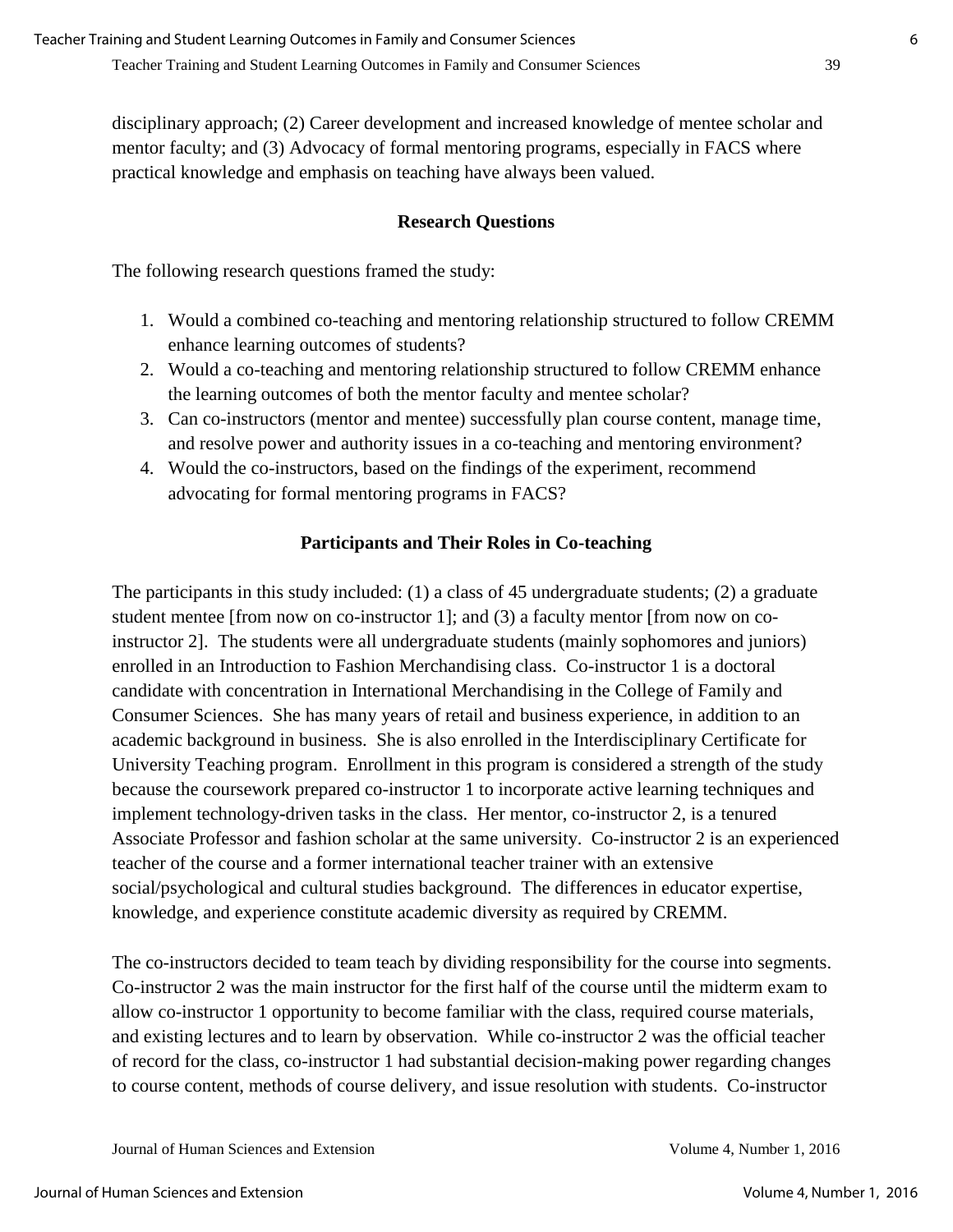1 was able to revise the syllabus prior to the class and develop new projects and learning activities. Despite this, constant revisions to the course throughout the semester were necessary. Co-instructor 1 also graded all assignments and exams and was the main instructor for the second half of the semester. Sachs et al. (2011) reintroduce Lortie's argument from 1975 regarding teaching apprenticeships and state that this set up is beneficial since pre-service teachers learn by apprenticeship of both observation and engagement. Because both instructors were active participants of the experiment, they attended every class.

The various roles of the co-instructors in the project followed known teacher education models discussed above: One Teach/One Observe, One Teach/One Assist, and Team Teaching. For One Teach/One Observe, the co-instructors took turns, and while one instructor managed the overall class instruction, the other observed the whole class or small groups to gain important information on the students. Although the One Teach/One Assist model was not used often, it was helpful at times when one of the co-instructors interjected experiences from a business perspective or refocused attention on the cross**-**disciplinary nature of topics covered. The overriding primary model used for the course was Team Teaching.

## **Methodology**

### **Data Collection Method: Co-instructors**

The authors implemented three qualitative data collection methods: (1) logbook documentation and reflection; (2) undergraduate student evaluations; and (3) undergraduate student surveys. Triangulation of the data from the three sources was done to support the credibility of the findings (Lincoln & Guba, 1986).

Glesne (2006) and Patton (2002) support the use of qualitative methods for case studies. This case study utilized both co-instructors as research instruments. Consequently, as recommended by Patton (2002), they were fully involved and immersed in the study. As a naturalistic inquiry approach, the study was designed to understand and capture the points of view of other people, as well as in this case, those of undergraduate students. The research took place in a real**-**world setting, which allowed lived experiences to unfold naturally throughout the semester.

The mentee/co-instructor 1 collected data in a semester-long logbook by keeping a dated and detailed written record of the work during the semester. Notes were taken on all weekly mentoring activities, discussions, notable events, and exchanges with students. The mentor/coinstructor 2 and the mentee/co-instructor1 met three times per week for a minimum of one hour to discuss the class, assignments, and issues with students. The logbook was used as a research tool to reflect upon what was or was not working in the mentoring process and where the authors struggled to meet their goals. The co-instructors' time together was also used as debriefing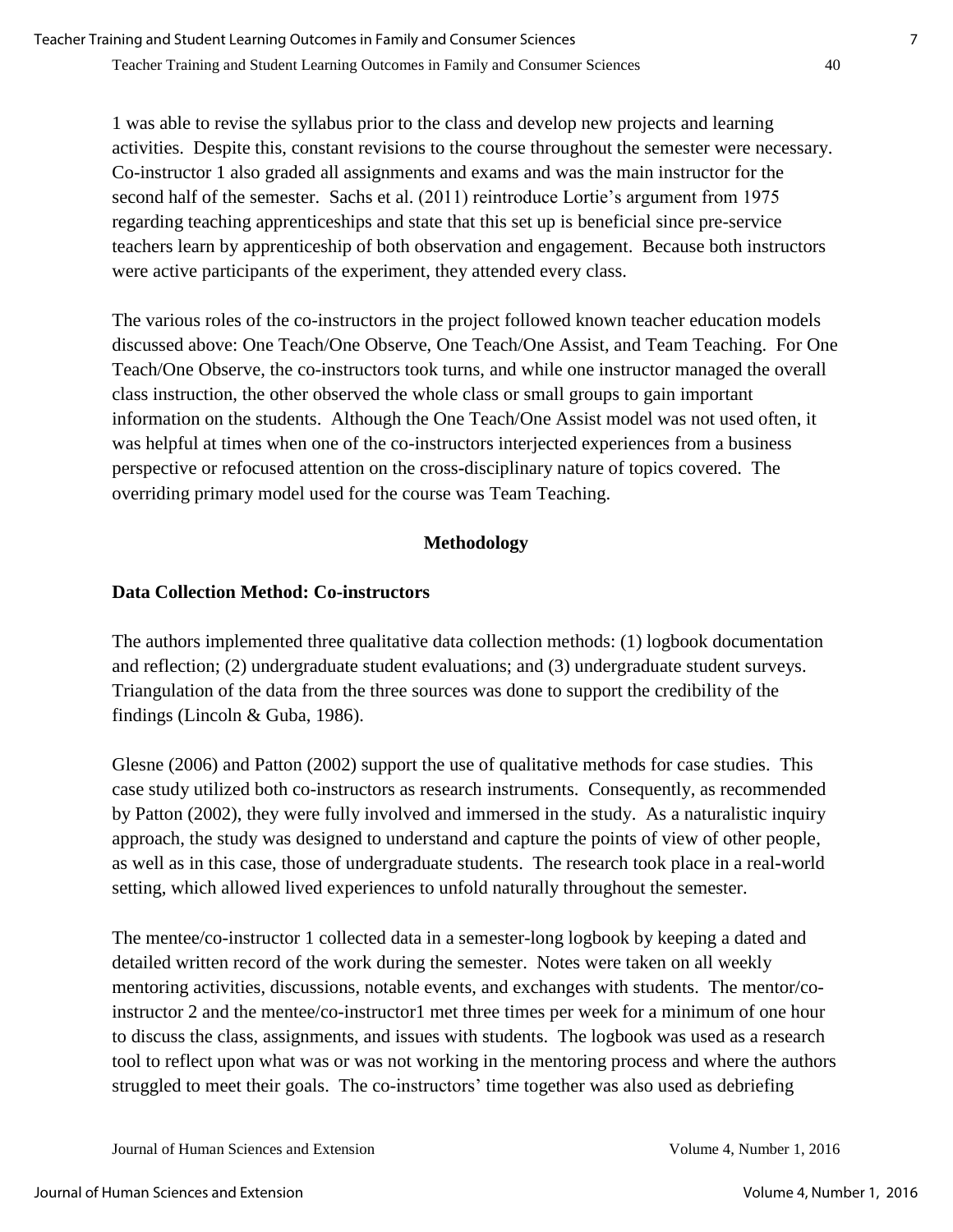sessions of what they learned from peer observation, which is a technique that Chanmugam and Gerlach (2013) argue has a positive influence on co-teachers' personal and professional development. They state, "ongoing debriefing and shared reflection are essential" (Chanmugam & Gerlach, 2013, p. 115). The authors also chose this data collection method because documenting and reflecting allows researchers to become "a human instrument" (Lincoln & Guba, 1985) through building on previous knowledge and newly-learned lessons. Additionally, the authors used this method because Ferguson and Wilson (2011) have successfully utilized professor journals as data sources for documenting co-teaching in higher education.

### **Data Collection Method: Undergraduate Students**

At the end of the semester, the undergraduate students were asked to provide feedback about their perceptions of the mentoring/co-teaching environment and their learning outcomes by completing an open-ended questionnaire. The questionnaire was IRB-approved and only given to students after receiving their consent to participate in the study. Participating undergraduate students received extra credit. If they declined to participate, they had a chance to earn extra credit in another way. Two students declined participation in the study. Out of 43 participating undergraduate students, this course was the first time 33 of them had participated in a co-taught course. Students were asked ten questions about their experiences in the co-taught course.

Besides the questionnaire, the undergraduate students also completed course evaluations, a separate departmental instrument, which was altered to include open**-**ended questions addressing the performance of co-instructor 1 and the co-teaching environment. They explained the strengths and weaknesses of the co-instructors in their narrative responses. The co**-**instructors asked a graduate student not involved in the research to administer and collect the anonymous surveys to eliminate bias. The undergraduate students were told that their participation was voluntary, and no identifier information was given to the instructors.

### **Data Analysis**

Data analysis took place by using a grounded theory approach and utilizing the constant comparative method (Lincoln & Guba, 1985). Narratives from surveys and evaluations were read and reread, highly repetitive quotes and phrases highlighted and separated into groups by codes where themes emerged. Negative cases were also noted and highlighted for potential revision of the emergent themes.

As the human instruments in this study, the co-instructors also collected data in the form of logbook notes. The logbook documented issues and discussions, memories, thoughts, and feelings. Logbook data were analyzed by both co-instructors and summarized in the form of written reflections. Ortlipp (2008) stated, "A reflexive approach to the research process is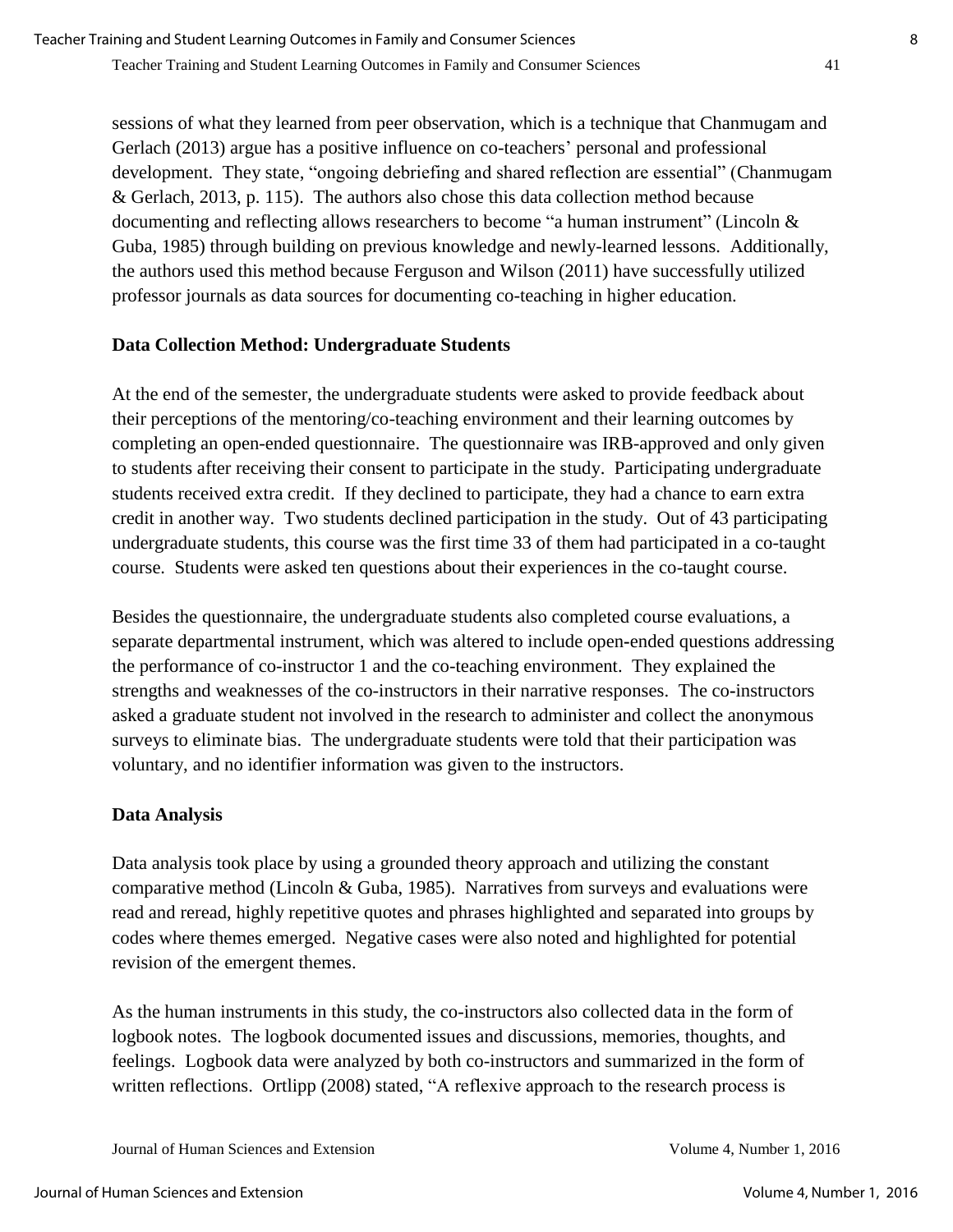widely accepted in much of qualitative research" (p. 1). Reflections of participants have also been used to discuss and analyze data in other qualitative studies, including Devlin-Scherer and Sardone (2013) and Silva, Correia, and Pardo-Ballester (2010). In addition, Chanmugam and Gerlach (2013) emphasized that research participants "learned about their strengths and weaknesses through their own reflective processes" (p. 114). The co-instructors' reflections mostly addressed the second research question regarding enhanced learning of faculty in a formal co-teaching and mentoring process. The authors discuss the data which highlight the successes and challenges of the mentoring and co-teaching process, lessons learned, and implications for future co-taught courses in FACS in the following sections.

#### **Results**

## **Undergraduate Student Feedback: Survey Questionnaire and Course Evaluation on Coteaching**

The data extracted from the undergraduate student questionnaire aimed to address the first research question concerning student learning in a co-teaching environment, structured according to CREMM. Several themes emerged from the questionnaire data—both positive and negative. Positive themes stated to impact student learning included establishment and demonstration of respect between the co-instructors, higher level of responsibility for course management for coinstructor 1 than generally expected of a teaching assistant, benefits of having two instructors with different sets of expertise, increased competence and knowledge of the field of fashion merchandising, and more access to instructors.

Among the strengths most highly rated by students were the different skills sets the instructors brought to the course and the way the instructors complemented each other. One student summarized what several students reported by stating, "[One instructor's] strength was explaining [course content] in an interactive way so we could apply what we learned, the other's was her first hand knowledge and experience of international culture and fashion."

Data from the questionnaires also addressed the third research question regarding the success of a co-taught course, enhanced by a mentoring relationship. The majority of students felt the coinstructors were able to share power within the course, although some preferred the (mentor) professor to have more power over test preparation and grading. The student responses made it clear that students originally expected the mentor and mentee instructors to have different levels of power in the classroom and with grading. While one student wrote that "co-instructor 2 always treated co-instructor 1 as an equal," another student noted that "ultimate authority was ambiguous, which sometimes made it difficult to know exactly what was expected."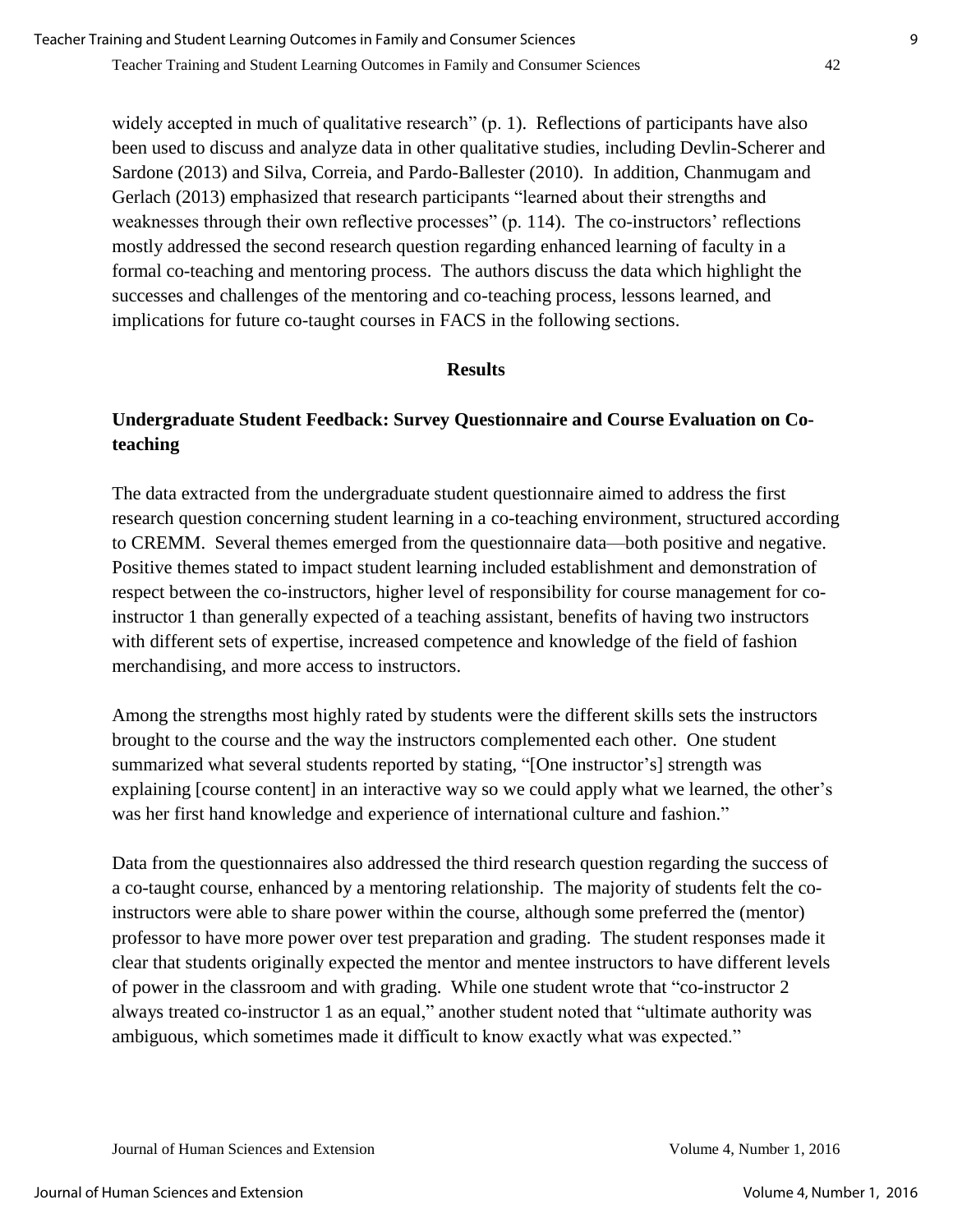The majority of the undergraduate students benefited from the different pedagogical techniques that having two instructors brought to the class. Co-instructor 1 focused on active learning lesson plans, which include the 4 C's of 21st Century learning: Collaboration, Communication, Critical Thinking, and Creativity (Partnership for 21<sup>st</sup> Century Skills, 2011). Students appreciated this, as evidenced by statements, such as "I liked the interaction with classmates" or "I feel like [active learning] increases my learning and keeps me interested in the topic of discussion." Another student emphasized that "it kept me involved and the goals and certain opportunities motivated me." In addition, one of the students noted, "the dynamism of coinstructor 1 added excitement and new ideas" to routine lecturing that characterizes instruction in large undergraduate classes.

In the survey questionnaire, undergraduate students also communicated negative thoughts about co-teaching, the course, and class environment. The themes that emerged included feelings of confusion about what to expect on the test from the different types of teaching methods or instructors, frequent changes that occurred in the syllabus that affected class schedule, lack of time to cover all parts of the course book, and the difference in the speed of covering the material from one instructor to the other. Students also noted general problems with note-taking and having in-class assignments for which they had been required to read prior to class. Although most of these issues were expected by both co-instructors as this was a course that incorporated many changes and was co-taught for the first time, they offer important points for future coteaching partnerships, especially when the collaborators are in the planning stages of course design. The negative themes also suggest new questions for future research, such as how to communicate and create proper assessments from different co-teaching styles and how teachers can effectively assume duties of planning a course to provide seamless instructional environment in terms of speed and material covered. The authors found that the official course evaluations contained similar themes and corroborated evidence from the student questionnaires.

#### **Results from Logbook: Mentoring**

Thematic data also emerged from analyzing the logbook for the semester. The themes that emerged addressed the third research question: departmental, classroom management, student, grading/testing issues, and general professional advisement. Departmental issues included focus on extraneous issues within the mentoring relationship that were separate from course content and delivery issues. Classroom management included issues of time, power, balance of work load, and the pace of covering material by different instructors. The student category included items such as tardiness, late assignments, ignoring classroom rules, and resolving student complaints related to group work. Grading and testing issues included the number of students who desired to resolve or seek further clarification on a particular grade, assignment, or test question. All other specific tasks were categorized as general professional advisement from mentor to mentee and included feedback on teaching, assessment and evaluation techniques, and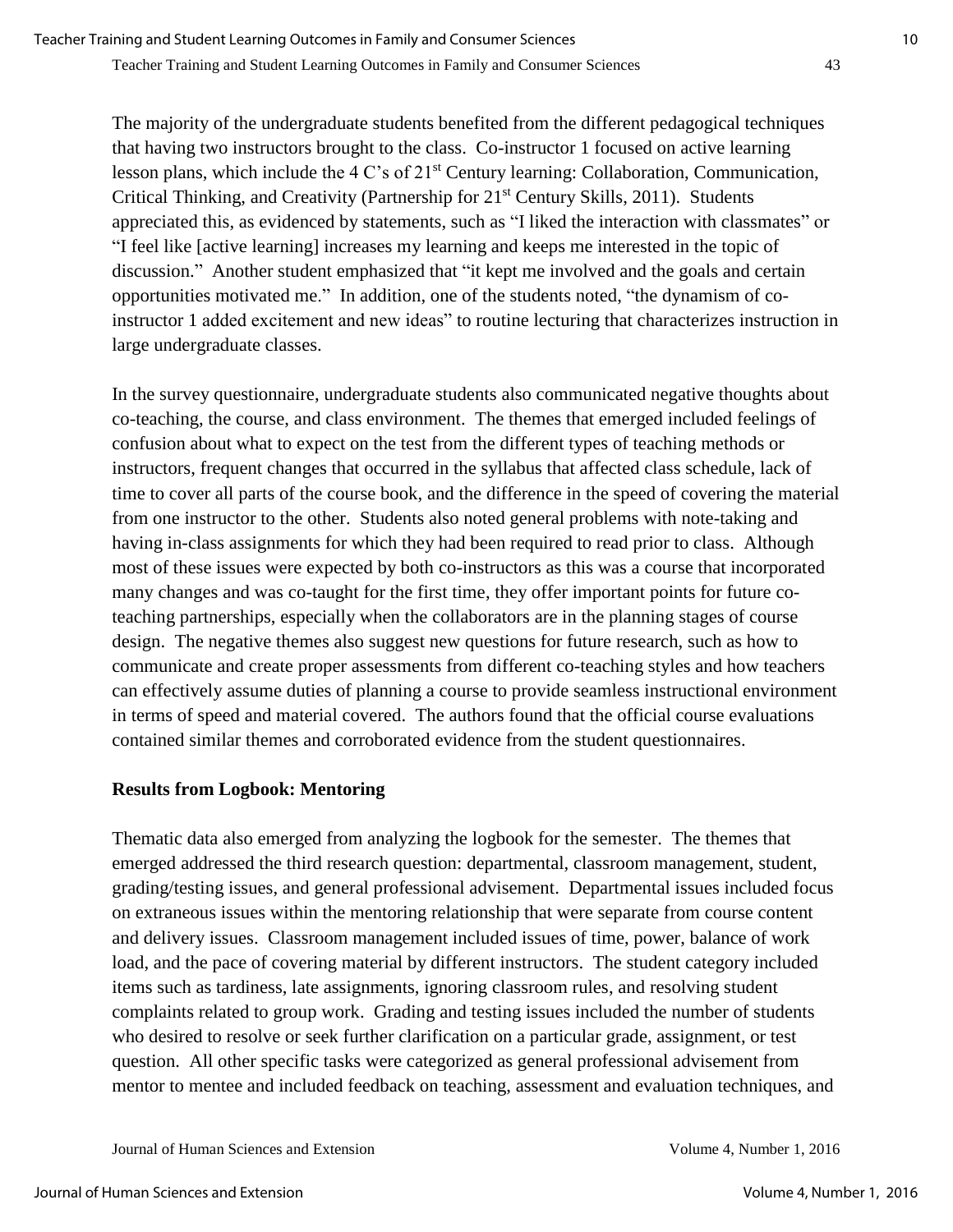assistance with research-related issues. It was apparent from the logbook that a great deal of time was needed to collaborate outside of class to provide students with an environment where expectations were clearly understood.

The majority of time in the co-teaching and mentoring process during the semester was spent resolving grading and testing issues. Students tended to link the co-instructors' backgrounds and teaching style to assuming that the exams would challenge them in different areas. This prompted the authors to realize that it was essential that students clearly understood that assessments were linked to learning objectives and class activities and *not* to a particular instructor, her expertise, or her teaching style.

### **Reflection I: Mentee /Co-instructor 1**

"The opportunity to grow into the role of instructor is an essential part of a fine graduate program" (Settles et al., 2002, p. 423). As the mentee in this case study and a doctoral candidate, I wholeheartedly agree with this statement because I have found mentor guidance, co-teaching and practice teaching to be the most valuable experience in my journey at the university. Participating in a semester-long process enhanced my learning and helped me formulate my answer to the second research question.

The learning outcomes that I have gained were nonrepetitive of what I had already mastered in industry and in lower**-**level degree programs. In fact, the opportunity to co-teach a class provided me with the comfort level to lecture and expand into other teaching techniques that suit my personality and educational philosophy. This experience allowed me to become confident in decision**-**making prior to teaching individually. It also provided an opportunity for my students to recognize and comment on my abilities, which allowed my own teaching style to emerge.

I learned that team teaching was an effective method of co-teaching because it offered the opportunity to instruct individually with the reinforcement and perspective of another instructor. I also discovered that students learn best when a variety of teaching techniques are employed. The diversity of teaching methods noticeably increased the level of student learning and engagement in the course as evidenced by student interaction during office hours, logbook notes, and student evaluations. At the same time, I became aware that implementing team teaching significantly affects time management, evaluations, course structure, and impacts power and authority relations between instructors.

After reflecting on the course, I realized that a co-teaching experiment can only be successful if proper amount of time is allowed for planning and implementation. In addition, if the coteaching experience is coupled with mentoring, the experience will become even richer, which relates to the fourth research question of the study. The mentoring experience allowed me to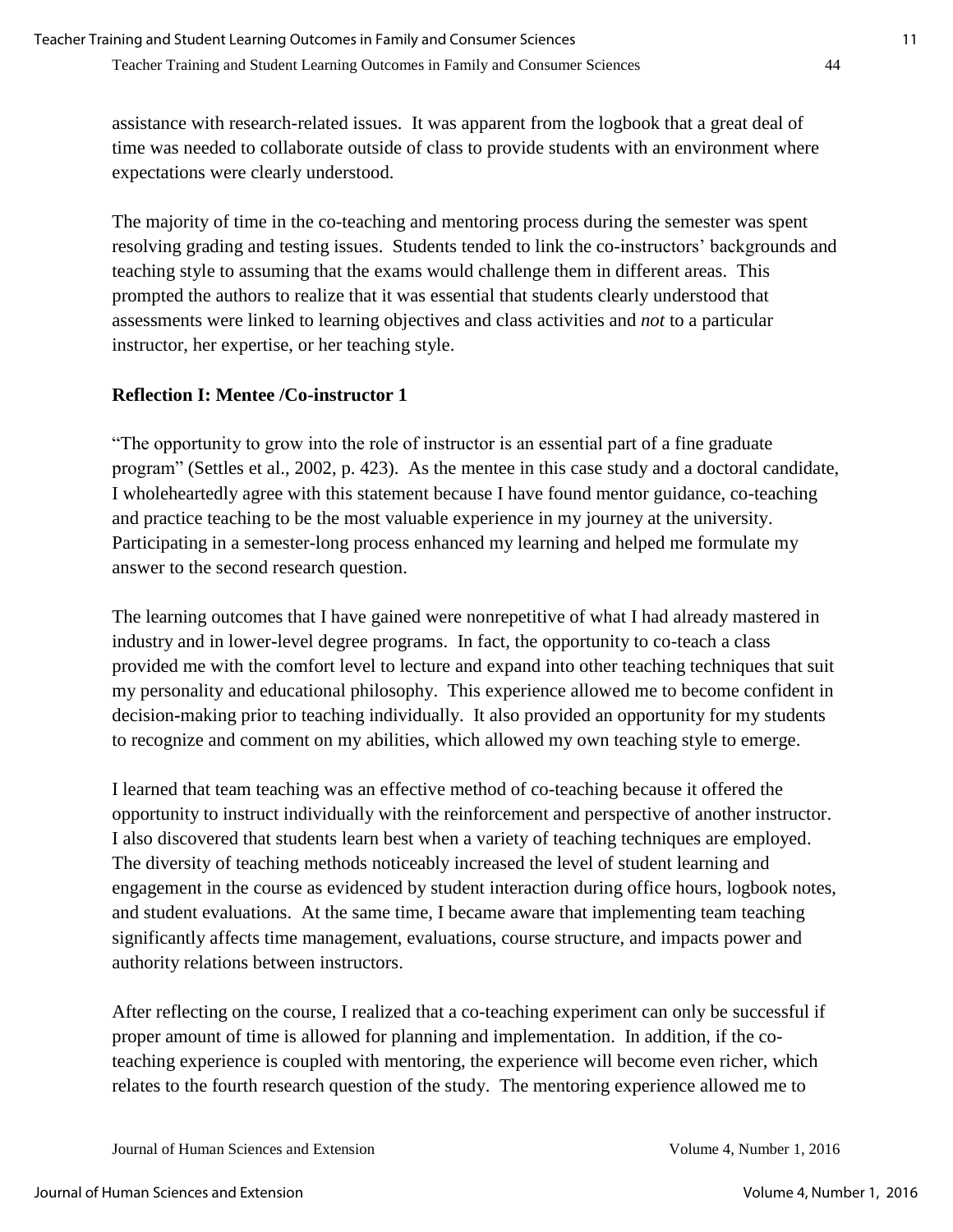grow as a teacher in terms of course development and classroom maintenance. It also taught me how to successfully collaborate with another educator. The experience made a positive impact on my career growth and professional development because my mentor effectively provided me with models, feedback, and experiences that have helped prepare me to teach future courses independently and with full authority.

### **Reflection II: Mentor/Co-instructor 2**

The professional relationship that was established for this study fostered an environment in which the co-instructors both could learn from each other and grow as educators. Besides having a highly motivated and committed mentee, several of my early decisions have helped make our partnership successful. These included supporting my mentee to recognize her individual strengths and unique knowledge and build upon it. An important aspect of our collaboration was to provide a platform for my mentee to become a self-confident educator. I made it clear that I considered our co-teaching experience an equal partnership and mutual learning exercise.

To mitigate power imbalances, I involved my mentee in every aspect of the course: planning; classroom delivery and management; the creation of course materials, lecture slides, and tests; as well as grading. We were brainstorming and problem**-**solving together, and she was also involved in conflict resolution with students. To build trust and ensure equality in our collaboration, I asked her to provide me with feedback on my teaching, existing course materials, and techniques. I underlined that I was open to changes; in fact, I was seeking them so that I could benefit from a different perspective. This give**-**and**-**take made our collaboration as dynamic and mutually beneficial as it can be in a formalized mentor-mentee relationship.

Our partnership has helped me grow as a faculty member. It allowed me to hone my management and interpersonal skills and helped me update my teaching strategies. I profited from my mentee's up-to-date knowledge of active learning strategies that she had acquired by participating in the Interdisciplinary Certificate for University Teaching training program. While my mentee was teaching, I was able to observe my students more closely than usual and scrutinize their reactions to different forms of learning. I realized that my teaching style, which is characterized by a preference for traditional lecturing, made my students somewhat passive and uninspired. In contrast, my co-instructor's active learning strategies made them involved and creative. My mentee's learning games and proclivity for teamwork resulted in more discussion among the students than in my classes where I generally end up as the main discussant and students talk to *me*, but not to one another. In sum, although this collaboration required considerable time commitment on my part, it was extremely beneficial professionally.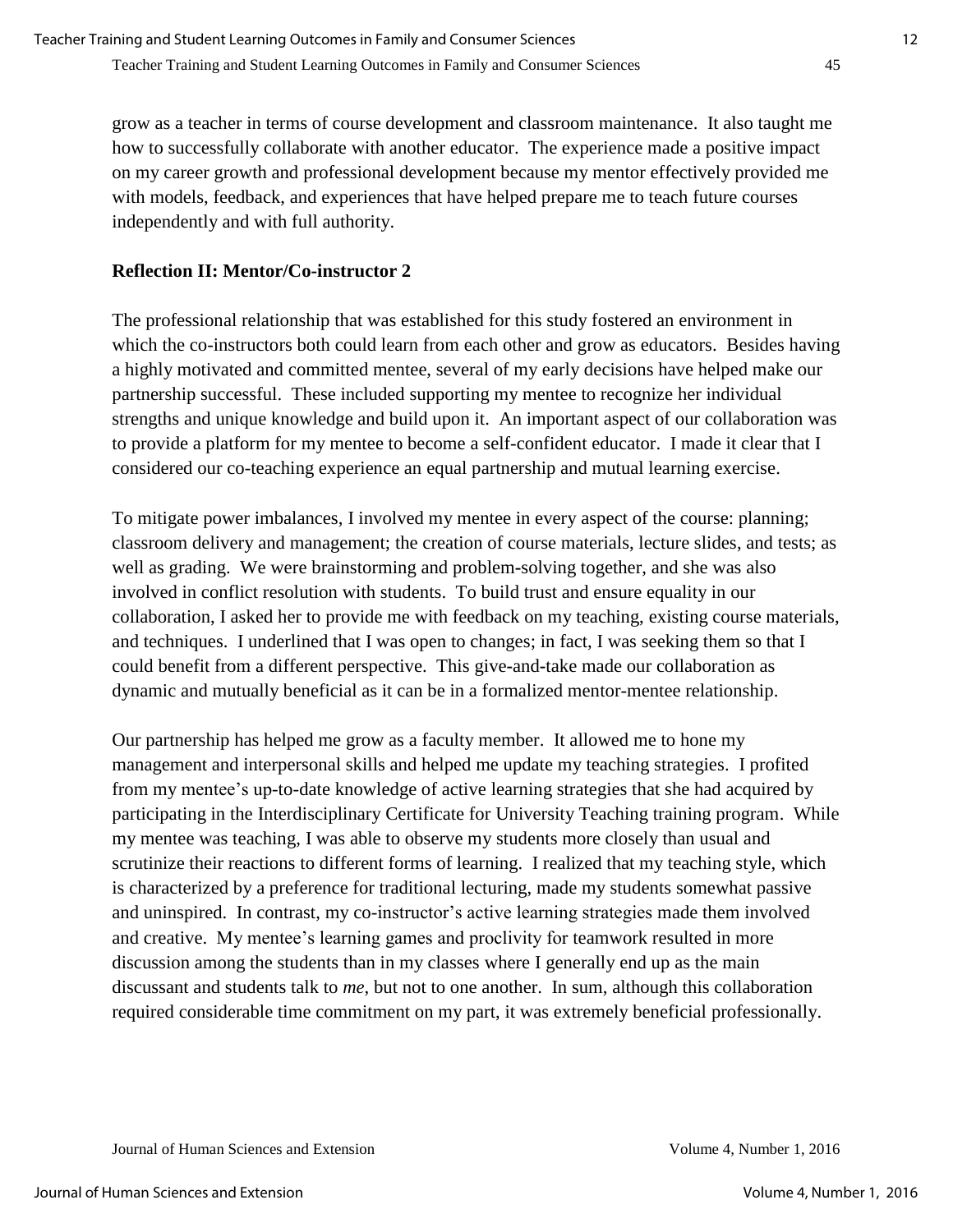#### **Discussion and Conclusions**

The majority of the undergraduate students reported increased learning outcomes from the combination of experiences and diverse knowledge brought by the co-instructors. The undergraduate students disclosed that the cross-disciplinary nature of the course resulted in significant learning outcomes beyond those normally provided with one instructor or a class with a single focus. One aspect of teaching a fashion merchandising course is the global-, cultural-, political-, and career-oriented nature of the subject matter. This fosters an opportunity to partner with instructors from diverse backgrounds to provide students with the information needed to be successful in the global marketplace.

Feedback from the questionnaires and course evaluations, together with the authors' selfreflections indicate methods to successfully integrate a co-teaching practicum into the fashion merchandising discipline. The authors concluded that utilizing a cross-disciplinary curriculum and implementing multiple teaching styles within co-teaching produces positive learning outcomes for both students and instructors. These results concur with recent research on coteaching in higher education (Chanmugam & Gerlach, 2013; Gillespie & Israetel, 2008; Wilson & Ferguson, 2012). In addition, data and the post-experiential reflections support a conclusion that the professional mentoring relationship not only improved instruction but also benefited both parties in terms of personal and professional development and increased their teaching competence. At the same time, it also had to be realized that the co-teaching experiment sometimes caused anxiety for the students, especially in the area of test preparation. Student responses made it clear that when power relations between mentor and mentee are not entirely clear, students become easily confused about what to expect. This concurs with the findings of other studies that also documented the challenges of power sharing and its impact on students (Chanmugam & Gerlach, 2013; Ferguson & Wilson, 2011; Kariuki, 2013; Waters & Burcroff, 2007).

The authors found that both lecturing and active learning techniques were enjoyed by different sets of students. At the same time, data also exposed that incorporating both provided the most optimal learning opportunities for the students. Because the co-instructors were able to create a sense of "fun" by implementing active learning strategies in the classroom, they were successful in reducing the stress level of students not accustomed to co-teaching. However, in order to achieve such results, significant and ongoing planning and adjustments were necessary (Waters & Burcroff, 2007), which required a lot of flexibility.

CREMM provided structure and guidance for the study. The data suggest that CREMM is a useful tool for facilitating changes in higher educational learning outcomes for instructors and students alike through faculty-to-student/professional educator mentoring in FACS. These findings concur with those of Ferguson and Wilson (2011) who stated that pre-service teachers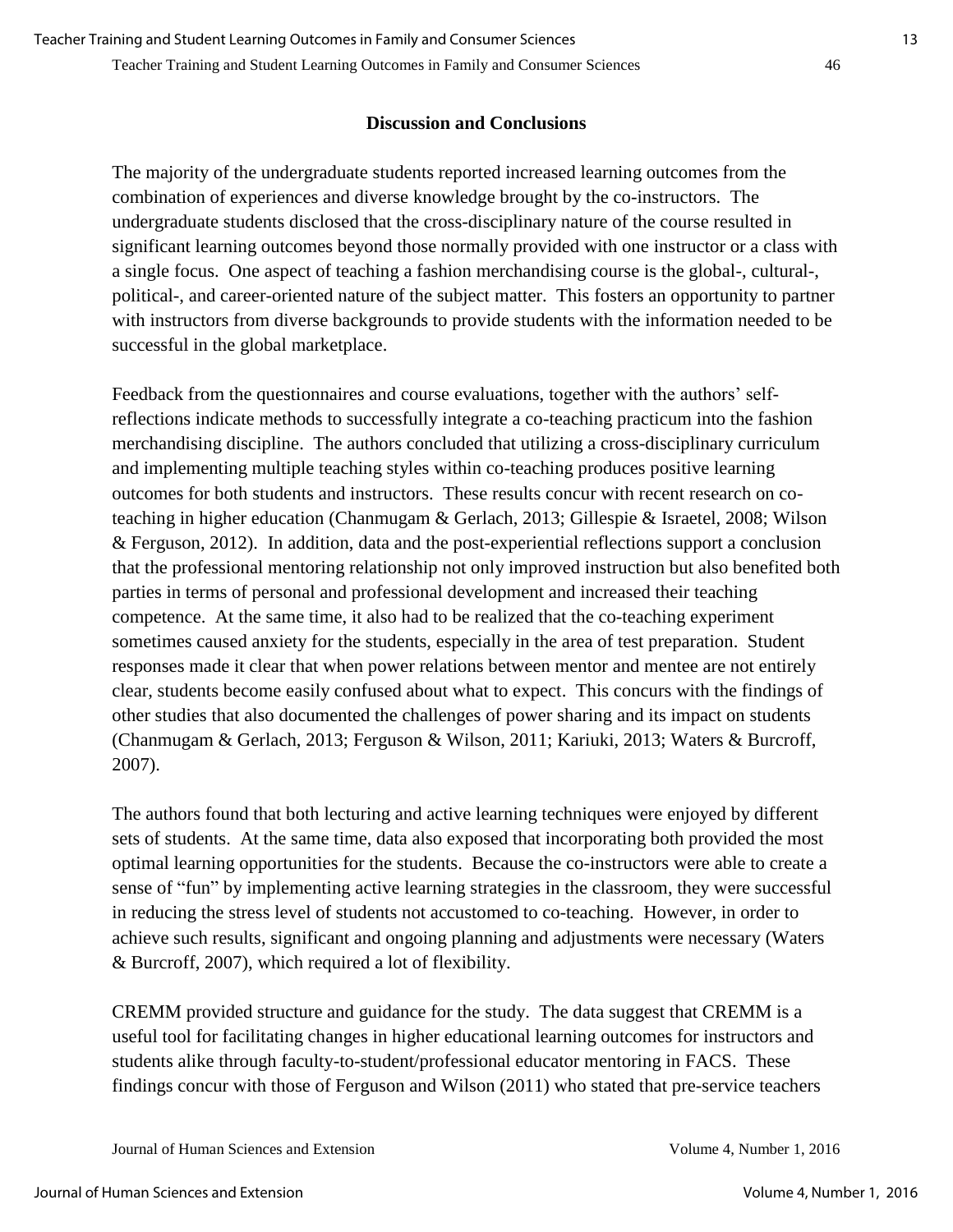need to be exposed to a model of collaboration that provides professional support and learning. The case study revealed that a co-teaching experience, incorporating the three pillars of CREMM, is an effective way to increase learning outcomes. In addition, the authors were able to establish that CREMM is enhanced through a formalized mentoring relationship.

Johnson, Yust, and Fritchie (2001) studied views on mentoring in a Clothing and Textile Department and found that mentoring relationships were important and beneficial. Despite this, they concluded that institutions were not establishing such relationships because of lack of resources and departmental and bureaucratic obstacles. The authors hope that the following recommendations can be helpful in removing some of those barriers.

#### **Recommendations**

- Find a model of a formalized mentoring and/or co-teaching program and implement it at your department to provide a cross-disciplinary experience to students through partnering faculty with graduate students who have related, but different, backgrounds.
- View the diverse and broad array of knowledge that the co-instructors bring to the classroom as an asset.
- Work at the departmental level to increase funding, motivation, structure, and awareness of the benefits of collaboration and co-teaching within a formal mentoring environment.
- Provide ample time for the co-instructors to plan the course jointly because the design for a co-taught course is a complex process of collaboration and negotiation that needs to result in a seamless flow for the students.
- Incorporate several teaching techniques into your lesson plans, but remain true to your teaching style to model and foster authentic knowledge.
- Provide a high level of communication to students at the beginning of the semester regarding both instructors' expectations for testing, grading, and the level at which students are expected to perform and master course material.
- Make sure the students understand that teaching styles and instructional activities do not depend on individual instructors, but on the instructional goals of the course.
- Ensure that co-teachers are able to meet frequently because the smoothness of the relationship between the instructors impacts students' perception of power, authority, approachability, respect, and comfort with the instructors, as well as how students view the relationship between the instructors.

The above recommendations are meant to provide a model for collaboration as we work to train future faculty and provide interdisciplinary education to FACS students.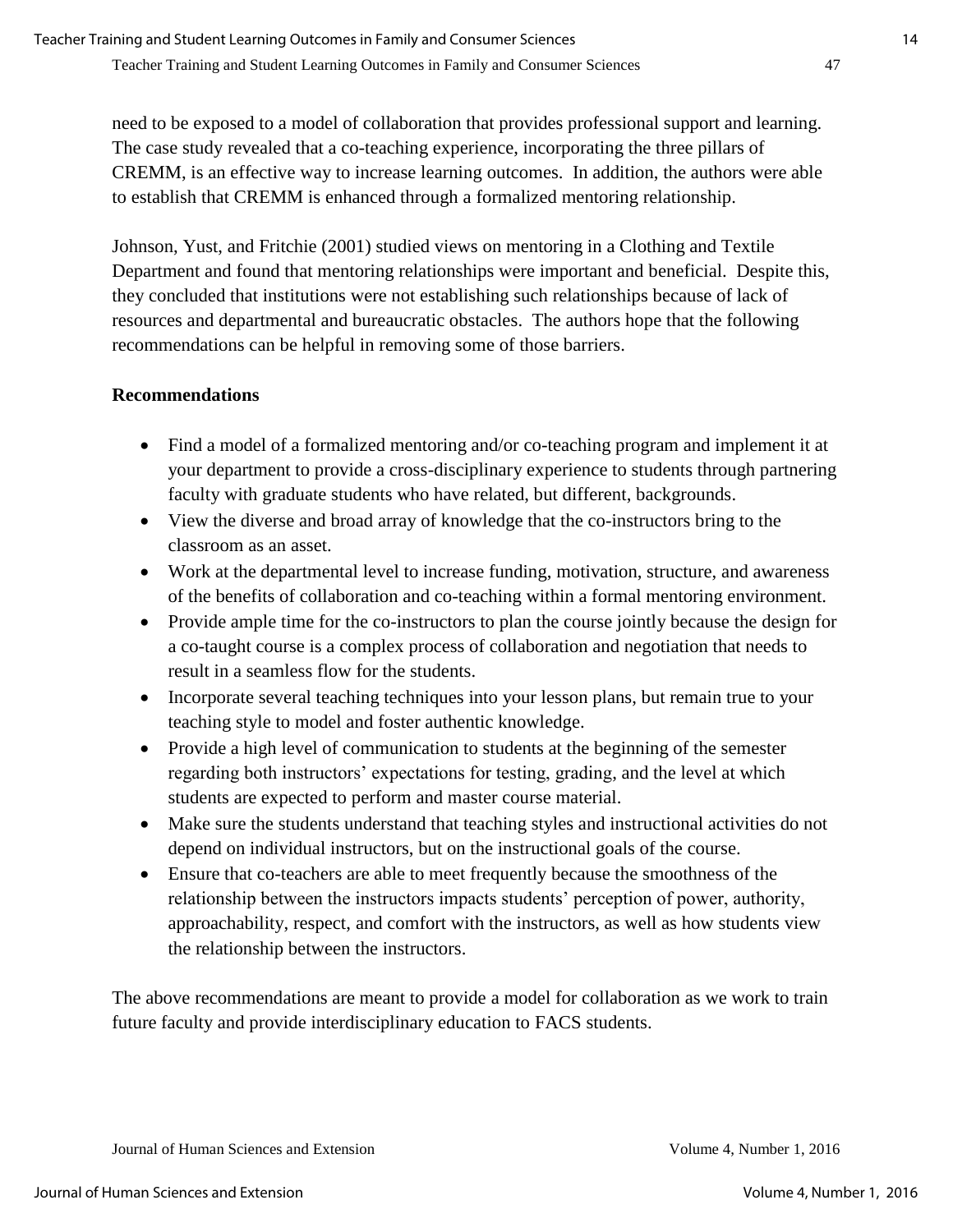### **Limitations of the Study**

Although this case study adds to the literature on mentoring and co-teaching in FACS, it has limitations. One limitation may be that the study included both instructor and student learning outcomes. Future research may require separating instructor learning outcomes from those of students and creating multiple case studies from the data. However, Patton (2002) noted that although case studies are expected to capture the complexity of a single case, a case study may be made up of several smaller case studies "layered or nested within the overall case approach" (p. 298).

Another limitation may be the obvious subjectivity of the co-instructors. Although the authors were careful to consider and report negative themes from the students' viewpoint, they acknowledge that they were not able to fully remove themselves from the case as researchers. However, despite their insider status within the study, they have made every effort to make their thought processes transparent through their reflections.

#### **References**

- Bryant-Shanklin, M., & Brumage, N. W. (2011). Collaborative responsive education mentoring: Mentoring for professional development in higher education. *Florida Journal of Educational Administration & Policy, 5*(1), 42–53.
- Chanmugam, A., & Gerlach, B. (2013). A co-teaching model for developing future educators' teaching effectiveness. *International Journal of Teaching and Learning in Higher Education, 25*(1), 110–117. Retrieved from http://eric.ed.gov/?id=EJ1016491
- Corbett, F., Jr., & Paquette, K. R. (2011). An investigation of mentorship as perceived by university faculty, teaching associates, and graduate assistants. *Education, 132*(2), 285– 295.
- Creswell, J. W. (2009). *Research design: Qualitative, quantitative, and mixed method approaches* (3rd ed.). Thousand Oaks, CA: Sage.
- Devlin-Scherer, R., & Sardone, N. B. (2013). Collaboration as a form of professional development: Improving learning for faculty and students. *College Teaching, 61*(1), 30– 37. doi:10.1080/87567555.2012.714815
- Dugan, K., & Letterman, M. (2008). Student appraisals of collaborative teaching. *College Teaching, 56*(1), 11–15. doi:10.3200/CTCH.56.1.11-16
- Feldman, A. (2003). Validity and quality in self-study. *Educational Researcher, 32*(3), 26–28. doi:10.3102/0013189X032003026
- Ferguson, J., & Wilson, J. C. (2011). The co-teaching professorship: Power and expertise in the co-taught higher education classroom. *Scholar-Practitioner Quarterly, 5(*1), 52–68. Retrieved from http://eric.ed.gov/?id=EJ942564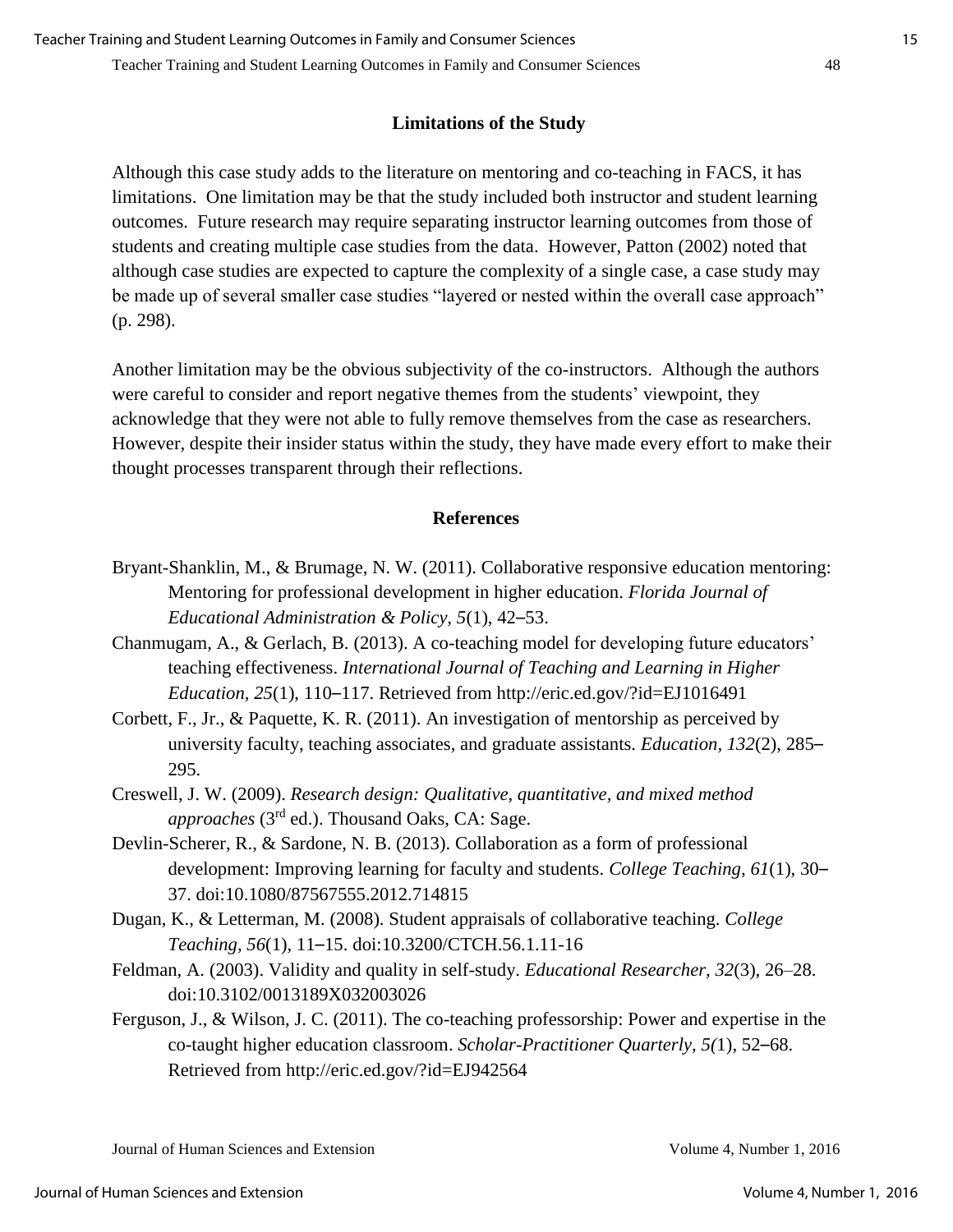- Friend, M., & Cook, L. (2007). *Interactions: Collaboration skills for school professionals*. (5<sup>th</sup> ed.). Boston, MA: Pearson.
- Gillespie, D., & Israetel, A. (2008). *Benefits of co-teaching in relation to student learning*. Paper presented at the 116<sup>th</sup> Annual Meeting of the American Psychological Association, Boston, MA. Retrieved from http://eric.ed.gov/?id=ED502754
- Glesne, C. (2006). *Becoming qualitative researchers: An introduction* (3rd ed.). Boston, MA: Pearson.
- Henderson, B. (2010). Mentorship of graduate teaching assistants: Effects on instruction and a space for preparing to teach adults. *Studying Teacher Education, 6*(3), 245–256. doi:10.1080/17425964.2010.518665
- Johnson, K. K. P., Yust, B. L., & Fritchie, L. L. (2001). Views on mentoring by clothing and textiles faculty. *Clothing and Textiles Research Journal, 19*(1), 31–40. doi:10.1177/0887302X0101900104
- Kariuki, M. (2013). Co-teaching in graduate programs. *Review of Higher Education & Self-Learning, 6*(18), 184–189.
- Lincoln, Y. S., & Guba, E. G. (1985). *Naturalistic inquiry*. Newbury Park, CA: Sage.
- Lincoln, Y. S., & Guba, E. G. (1986). But is it rigorous? Trustworthiness and authenticity in naturalistic evaluation. In D. D. Williams (Ed.), *Naturalistic evaluations* (pp. 78–84). San Francisco, CA: Josey-Bass.
- Lortie, D. C. (1975). *Schoolteacher*. Chicago, IL: University of Chicago Press.
- McKeachie, W. J., & Svinicki, M. D. (2006). *McKeachie's teaching tips: Strategies, research, and theory for college and university teachers* (12<sup>th</sup> ed.). New York, NY: Houghton Mifflin.
- Mertz, N. T. (2004). What's a mentor, anyway? *Educational Administration Quarterly*, *40*(4), 541–560. doi:10.1177/0013161X04267110
- Ortlipp, M. (2008). Keeping and using reflective journals in the qualitative research process. *The Qualitative Report, 13*(4), 695–705. Retrieved from http://eric.ed.gov/?id=EJ824843
- Partnership for 21st Century Skills. (2011). *Framework for 21st Century learning*. Retrieved from http://www.p21.org/our-work/p21-framework
- Patton, M. Q. (2002). *Qualitative research & evaluation methods*. Thousand Oaks, CA: Sage.
- Sachs, G. T., Fisher, T., & Cannon, J. (2011). Collaboration, mentoring and co-teaching in teacher education. *Journal of Teacher Education for Sustainability, 13*(2), 70–86. doi:10.2478/v10099-011-0015-z
- Scruggs, T. A., Mastropieri, M. A., & McDuffie, K. A. (2007). Co-teaching in inclusive classrooms: A metasynthesis of qualitative research. *Exceptional Children*, 73(4), 392– 416. doi:10.1177/001440290707300401
- Settles, B. H., Sherif-Trask, B., Liprie, M. L., Madey, K., & Koivunen, J. (2002). Modeling ethics and professionalism in our teaching: Assessing fairness and equity in joint or cotaught courses and curriculum development*. Journal of Teaching in Marriage and Family, 2*(4), 397–428. doi:10.1300/J226v02n04\_02